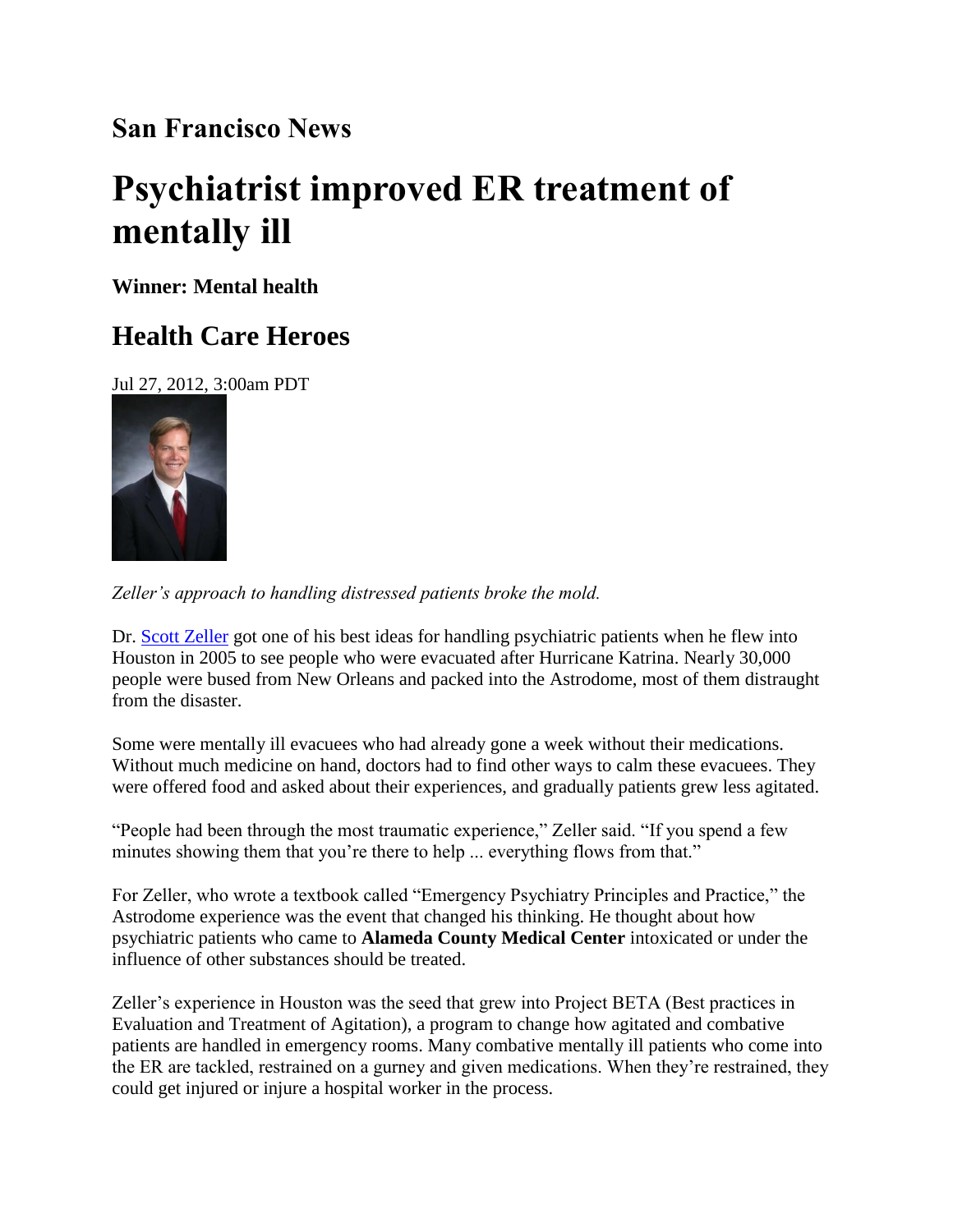A graduate of Northwestern University, Zeller got his training at **University of California, San Francisco** Medical Center before coming to the Alameda County Medical Center in 1988. In 1989, after the Loma Prieta earthquake, and again in 1991 after the Oakland Hills fire, he treated patients who were distraught from their losses. But he's always been interested in how to treat hospitalized, mentally ill patients.

Across the country, there are about 2 million ER visits each year involving agitated patients. Workers can be quick to restrain and sedate them because they can be loud, intoxicated, disruptive and aggressive. But Zeller believes that using verbal de-escalation to handle aggressive patients can help them to calm down, require less medical treatment, and prevent staff and patient injuries.

Many doctors agreed with his approach. In February, a group of researchers led by Zeller published the new guidelines in a six-part series in the Western Journal of Emergency Medicine.

Before the guidelines were issued, emergency workers tested the approach at the Alameda County Medical Center's John George Psychiatric Pavilion in late 2011. Results were astounding.

Zeller found that less-combative ways of handling agitated patients led to a 43 percent decline in having to restrain and isolate them. He compared the period to six months in 2010 before the new practices were in place. Doctors also found that patient attacks on staff went down by 58 percent over the same period.

"You can avoid the use of restraints in the vast majority of cases," Zeller said. "Patients are then more calm and confident. Studies show they get out of the ER much faster as a result."

Although some physicians remain skeptical, many others are now questioning what has been a standard of care across the country, said Dr. [Heather Clague,](http://www.bizjournals.com/sanfrancisco/search/results?q=Heather%20Clague) who works with Zeller in psychiatric emergency services. Clague said it has made a big difference at the hospital's John George Psychiatric Pavilion where she works as an attending psychiatrist.

"We've seen a change in our setting," she said. "There's more subtlety and finesse in the way patients are approached."

Zeller's new quest is convincing mental health offices and psychiatrists to list a National Suicide Prevention hotline on their voicemail to help desperate patients and cut unnecessary 911 calls.

"We just want to make sure there's much better access for individuals who are suicidal," Zeller said. "You can try to ... help them understand that this might seem like the end of the world, but things are going to get better."

## **Winner: Dr. Scott Zeller**

Title: Chief of psychiatric emergency services. Organization: Alameda County Medical Center.